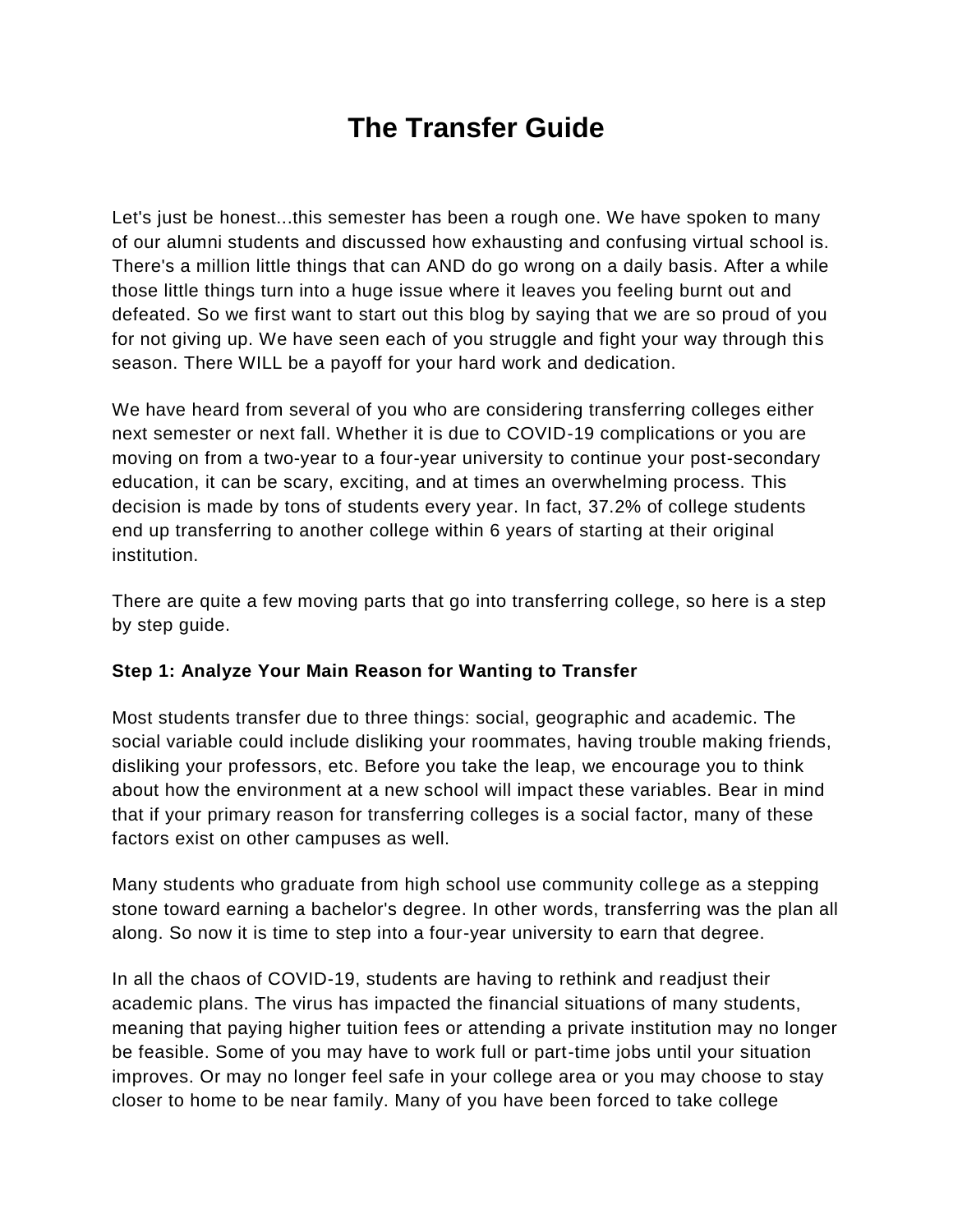courses remotely due to campus closures- and a handful of you would not call your experience positive.

Another reason students often consider transferring colleges is poor academic performance. The thinking behind this is that a new environment, with new classes and professors, will lead to better grades- but this isn't always the case. Other students who choose their original school based on their desired major have now changed their mind and end up transferring to another institution that offers a better program for their new major choice.

# **Step 2: Maintain a GPA at or Above the Average Transfer GPA of your Target College**

Your current college GPA will greatly impact your decision on where to transfer to. You should be focused on raising this as much as possible. A low GPA could cost you getting accepted to your new target school and losing financial aid money.

## **Step 3: Transferring College After One Year**

If you are in this situation due to COVID-19 issues, your high school GPA is going to be a factor in your transfer. You will need to make sure you send your high school transcript in along with your current college transcript so that they can align you with classes that you have not yet taken.

## **Step 4: Application Requirements for Transfer Students and your Specific Program**

Application requirements for transfer students vary. Schools require different minimum GPAs, minimum and maximum completed credits, and prerequisite courses. Once you've made a list of colleges you're interested in transferring to, visit their websites to read up on transfer requirements. You'll also need to meet specific requirements for the program you're transferring to. Typically, this means that there are several prerequisite courses you must complete. If you apply to be a business major but haven't taken any business classes, it's going to be hard to convince them that you are a genuine applicant. If you are unsure of what you want to major in, don't freak out. Tons of students enroll as undeclared majors. However, if you know what you want to study and you line up your course selections and application correctly, you will have a much better shot of acceptance. It's best to start planning for a transfer well in advance. This gives you time to do your research, complete requirements needed, and put together an impressive application.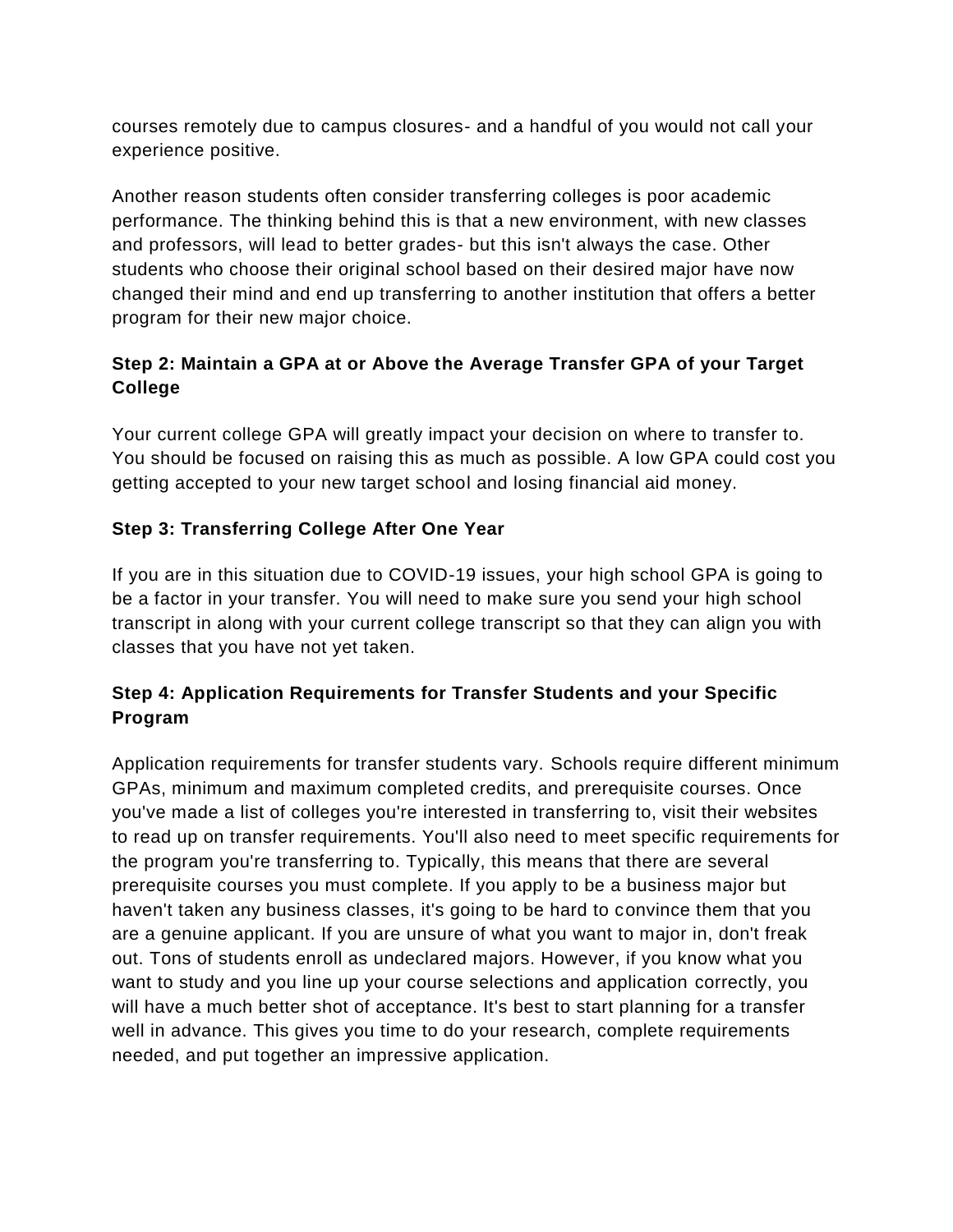## **Step 5: Be Aware of the Risks of Transferring**

#### *Will your college credits transfer?*

The most important risk is making sure that you don't lose your existing college credits that you have earned. The most likely scenario is that some, but not all, of your college credits will transfer. Additionally, many universities have minimum grade requirements for a course to count for transfer credit. You may also need to take an extra class at your new school in order to satisfy their graduation requirements.

#### *Will you like the college your transfer to?*

If you are enrolled at a college you know exactly how important the people and community are. The best advice that we can give you is to go take a tour of the college. Talk to someone you know who attends there about the classes, dorm life, and community. This will give you real insight to see if this school has what you are missing.

#### **Step 6: Write an Amazing Essay**

If the college offers for you to write a personal essay, do it. This could change the trajectory of your college experience. The most important thing to keep in mind about writing your essay is that you keep it short and specific. Think about your reason for transferring. *What do you want to accomplish? How can university help you accomplish these goals?* It's important that this new target school be able to fulfill your biggest wants and needs. If any college can satisfy your requirements, then why should they select you? Your problem and solution should be as specific to the institution as possible. As a rule of thumb in this situation, you should not be able to interchange the target university's name in your essay with any other institution. If you application essay works regardless of the institution, you should consider adding more detail and purpose.

## **Step 7: Have a Long Conversation with Financial Aid**

Finances will, no doubt, play a huge role in your ability to transfer. Make sure you've spoken with financial aid at the school you hope to attend to get a clear picture of what you will receive. Also complete any forms that they may require you to fill out as soon as possible; and as always, *fill out the FAFSA every year*.

Before making the decision to transfer, do your research. Tour the campus and talk with students and advisors within your major departments. If you're considering transferring because you don't think your current school is the right fit for you or